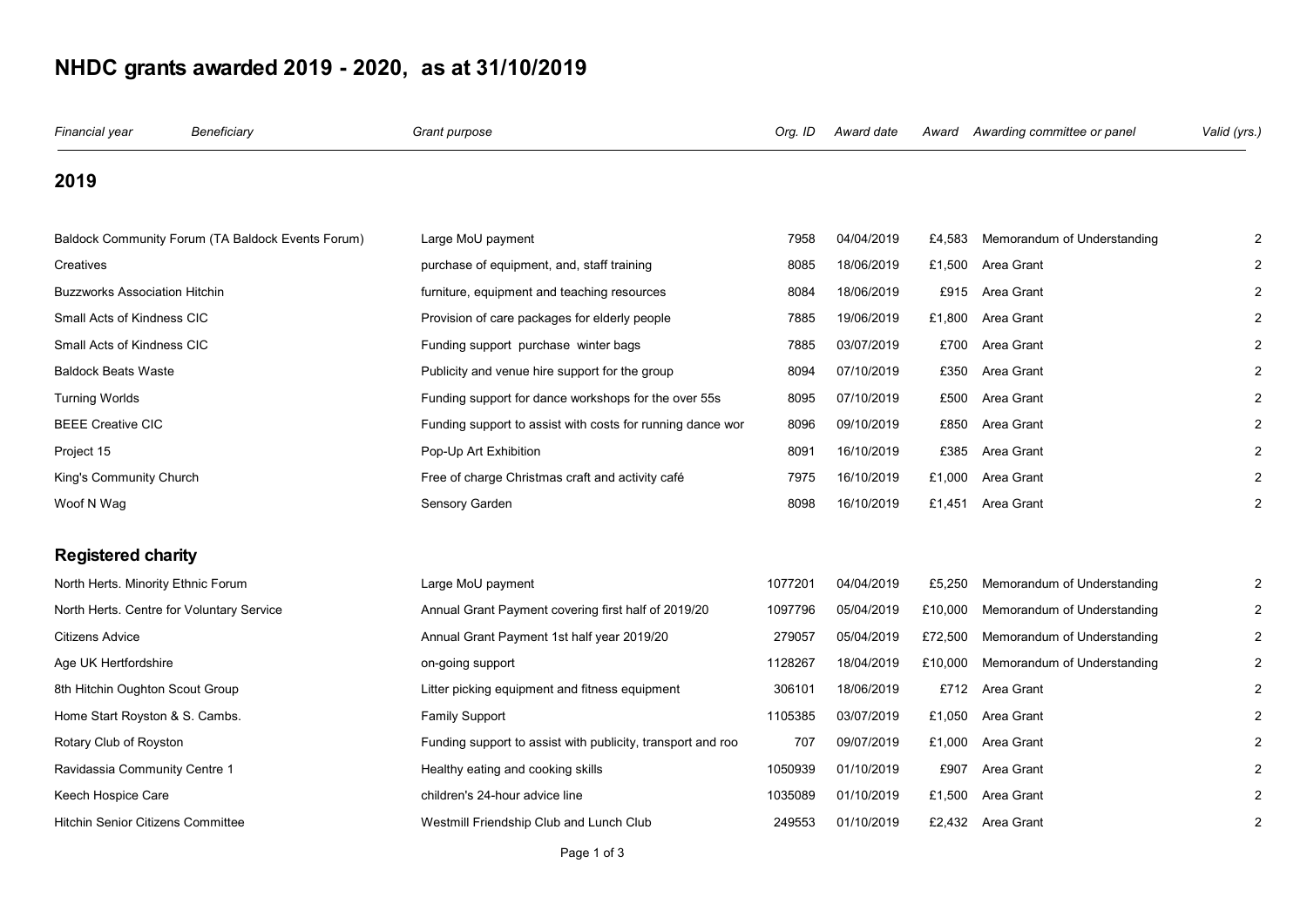## **NHDC grants awarded 2019 - 2020, as at 31/10/2019**

| Financial year                          | Beneficiary                                      | Grant purpose                                             | Org. ID | Award date |         | Award Awarding committee or panel        | Valid (yrs.)   |
|-----------------------------------------|--------------------------------------------------|-----------------------------------------------------------|---------|------------|---------|------------------------------------------|----------------|
| <b>Registered charity</b>               |                                                  |                                                           |         |            |         |                                          |                |
| Rotary Club of Baldock                  |                                                  | Funding support for additional Christmas lights           | 514     | 07/10/2019 |         | £1,150 Area Grant                        | $\overline{2}$ |
| Howard Garden Social and Daycare Centre |                                                  | Funding to replace security shutters                      | 219715  | 16/10/2019 |         | £1,500 Area Grant                        | $\overline{2}$ |
| Resolve                                 |                                                  | new premises                                              | 7876    | 16/10/2019 |         | £5,000 Area Grant                        | $\overline{2}$ |
| Unincorporated association              |                                                  |                                                           |         |            |         |                                          |                |
| Hitchin Fun Club                        |                                                  | Venue Hire for one year                                   | 2541    | 18/06/2019 | £1,500  | Area Grant                               | 2              |
| <b>Bygrave Handbell Ringers</b>         |                                                  | Funding support to assist in purchase of 4 new hand bells | 3595    | 24/06/2019 | £700    | Area Grant                               | $\overline{c}$ |
| <b>Status unknown</b>                   |                                                  |                                                           |         |            |         |                                          |                |
| Hitchin Forum                           |                                                  | replacement gazebos used by community organisations       | 1140    | 18/06/2019 |         | £1,500 Area Grant                        | $\overline{2}$ |
| <b>Tilehouse Street Pre-school</b>      |                                                  | Purchase of IT equipment for staff                        | 2934    | 18/06/2019 | £1,000  | Area Grant                               | $\overline{2}$ |
| Wymondley Baptist Church                |                                                  | conversion of hall toilets (DDA compliance)               | 3624    | 10/10/2019 |         | £1,500 Area Grant                        | $\overline{2}$ |
| CIC - Community Interest Co.            |                                                  |                                                           |         |            |         |                                          |                |
| Imajica Theatre Company                 |                                                  | Community Pantomime event                                 | 7827    | 16/10/2019 |         | £1,450 Area Grant                        | $\overline{2}$ |
| 2018                                    |                                                  |                                                           |         |            |         |                                          |                |
|                                         | Therfield, Royston & Kelshall Sports Association | New pavilion and changing rooms                           | 8075    | 27/03/2019 | £50,000 | Community Facilities Capital Projects Fu | $\overline{2}$ |
| <b>Registered charity</b>               |                                                  |                                                           |         |            |         |                                          |                |
| <b>Hitchin Sea Cadets</b>               |                                                  | <b>WITHDRAWN</b>                                          | 302399  |            | £35,000 | Community Facilities Capital Projects Fu | 2              |
| Ashwell Village Museum                  |                                                  | Ashwell Museum Restoration Project                        | 271473  | 23/01/2019 | £46,000 | Community Facilities Capital Projects Fu | 2              |
| Royston Day Centre                      |                                                  | The Old Barn 2019                                         | 1000035 | 27/03/2019 | £50,000 | Community Facilities Capital Projects Fu | $\overline{2}$ |
|                                         |                                                  |                                                           |         |            |         |                                          |                |